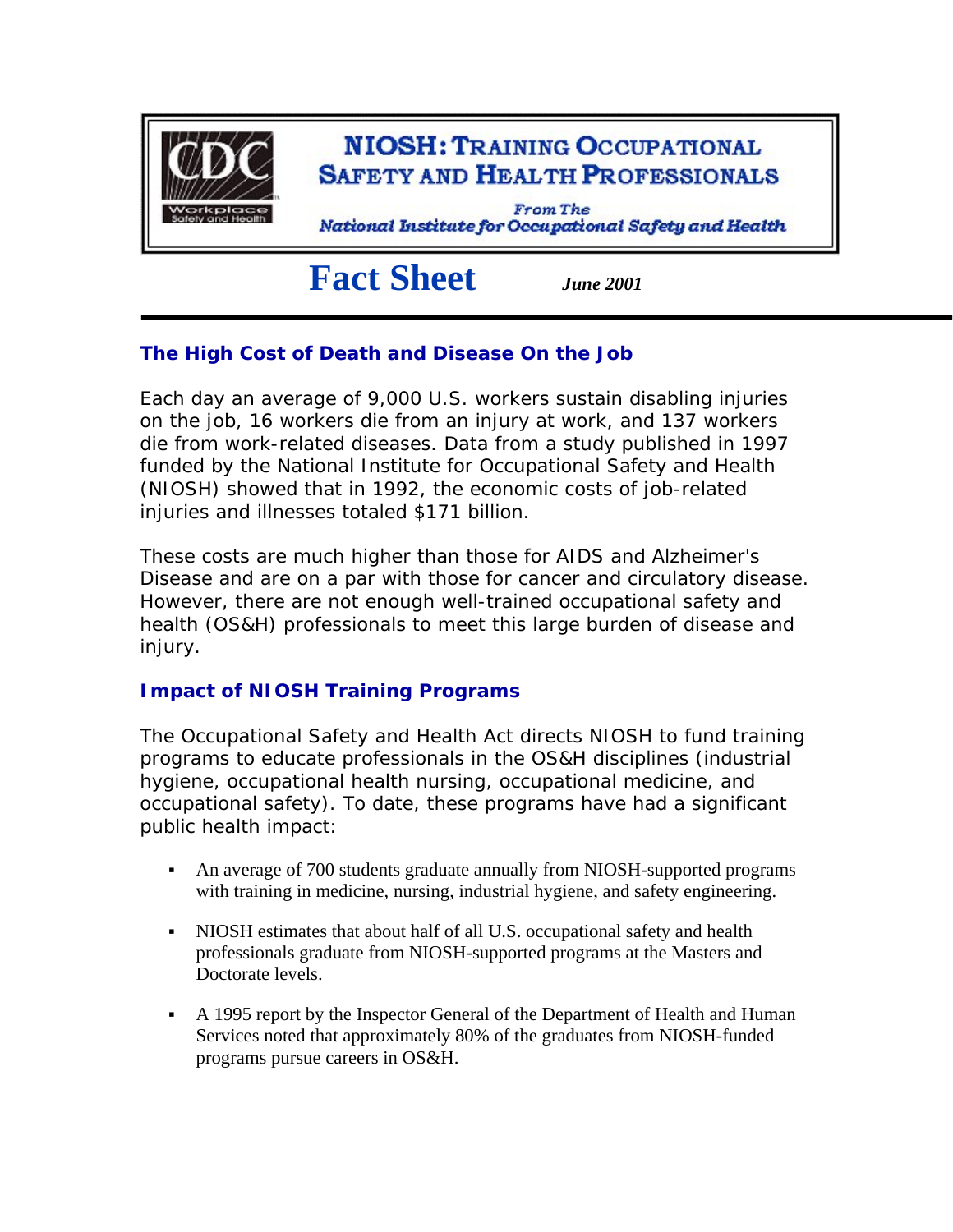NIOSH funds more than 1,000 continuing education courses each year with upwards of 30,000 participants.



### **Education and Research Centers (ERCs)**

NIOSH supports regional centers that provide multi-disciplinary academic and research training programs in the core OS&H disciplines, as well as continuing education and outreach programs. There are 16 ERCs at leading universities in 15 states nationwide (see map). The total budget for the 16 ERCs in fiscal year (FY) 2000 was \$11.9 million. Two hundred and two students were graduated from ERCs during 2000, with approximately 1000 students enrolled in the academic programs. Also in FY 2000, ERCs trained 33,491 students in continuing education programs and conducted regional outreach efforts.

## **Training Project Grants (TPGs)**

In FY 2000, NIOSH administered a \$2.3 million program supporting 35 single-discipline TPGs in 22 states and Puerto Rico (see map). TPGs provide training in occupational medicine, occupational health nursing, occupational safety, industrial hygiene, and other specialized OS&H training areas. In 2000, the programs enrolled 863 full-time and 485 part-time occupational safety and health professionals.

#### **Fire Fighter Training**

NIOSH supports training for approximately 3,700 fire fighters and emergency responders. The training program teaches procedures for handling emergencies involving hazardous materials, such as chemical spills.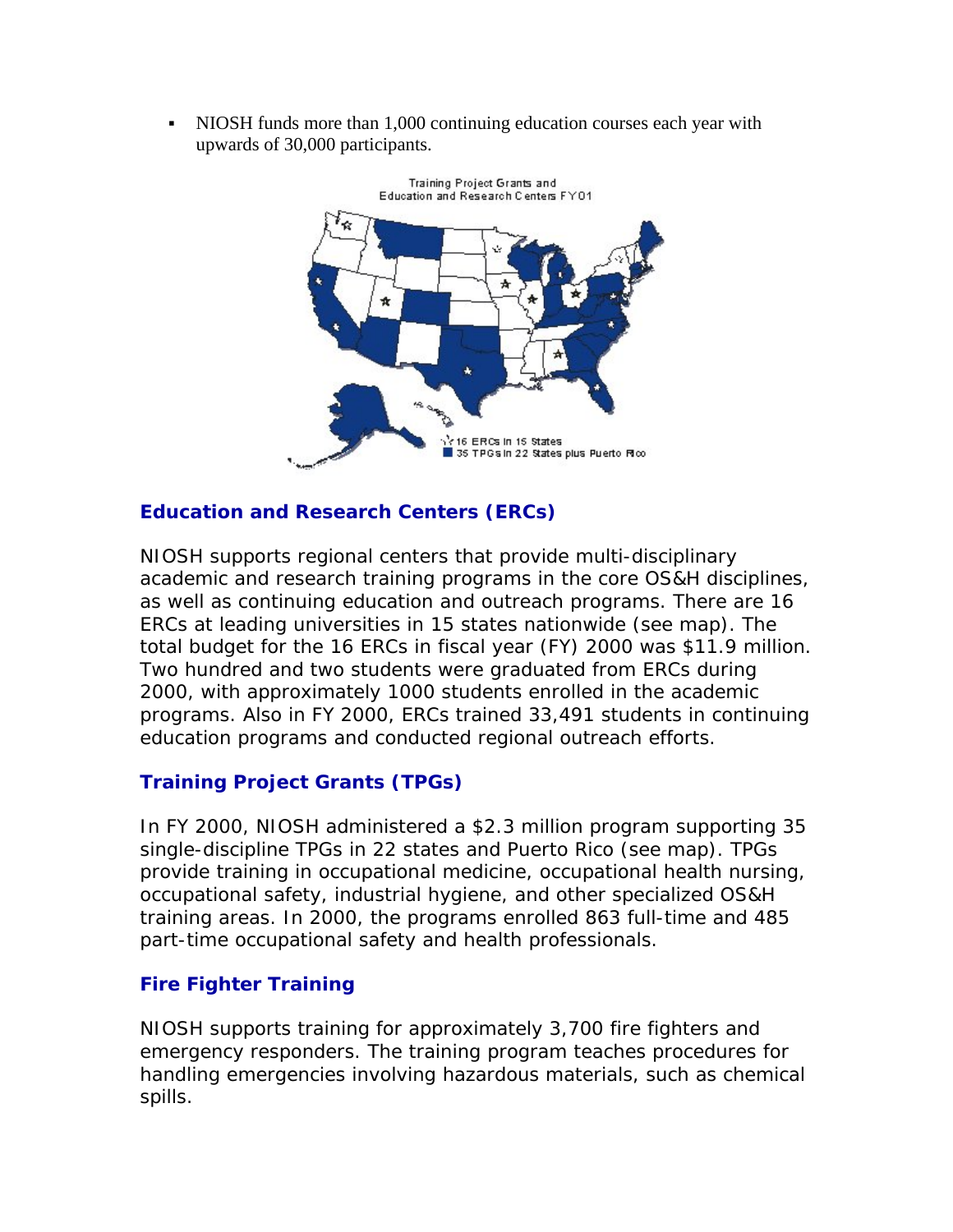#### **Occupational Health Psychology**

Workplace psychosocial and organizational factors have been associated with a range of serious health risks, including job stress and psychological disorders, cardiovascular disease, and musculoskeletal disorders. However, professional training programs that prepare researchers and practitioners to address these areas of concern are uncommon in the United States. To fill the gap, NIOSH funds the American Psychological Association to develop and implement graduate level training programs at major universities that provide cross-disciplinary training in workplace psychosocial factors, work organization, and occupational safety and health. Thus far, training programs of this nature have been implemented at 11 universities nationwide.

#### **Health Services Research Training**

NIOSH funds training for researchers to conduct health services research at four Education and Research Centers (MN, NC, WA and MA) in the OS&H field. This includes an assessment of how health care is organized and funded and of the effectiveness of treatment and prevention for work-related diseases and injuries.

## **Training Videos**

NIOSH offers several training videos on specific occupational safety and health topics. These videos provide information on methods to control occupational exposures and other safety and health hazards in the manufacturing, construction, mining, and health care sectors, as well as other training material relevant to OS&H professionals. A listing of available videos can be found at [http://www.cdc.gov/niosh/docs/video/.](http://www.cdc.gov/niosh/docs/video/)

#### **International Training**

NIOSH, along with the Fogarty International Center and the National Institute of Environmental Health Sciences (both of NIH), the National Center for Environmental Health (CDC), and the Environmental Protection Agency, supports the International Training and Research Program in Environmental and Occupational Health (ITREOH). Through this program, scientists from 27 developing countries receive training at 13 U.S. institutions to conduct standardized assessment and monitoring of environmental and occupational health hazards and to prepare for the coordinated conduct of scientific studies and interventions worldwide. Training is supported in basic research, epidemiologic methodologies, environmental and occupational hazard assessment, engineering control, and prevention.